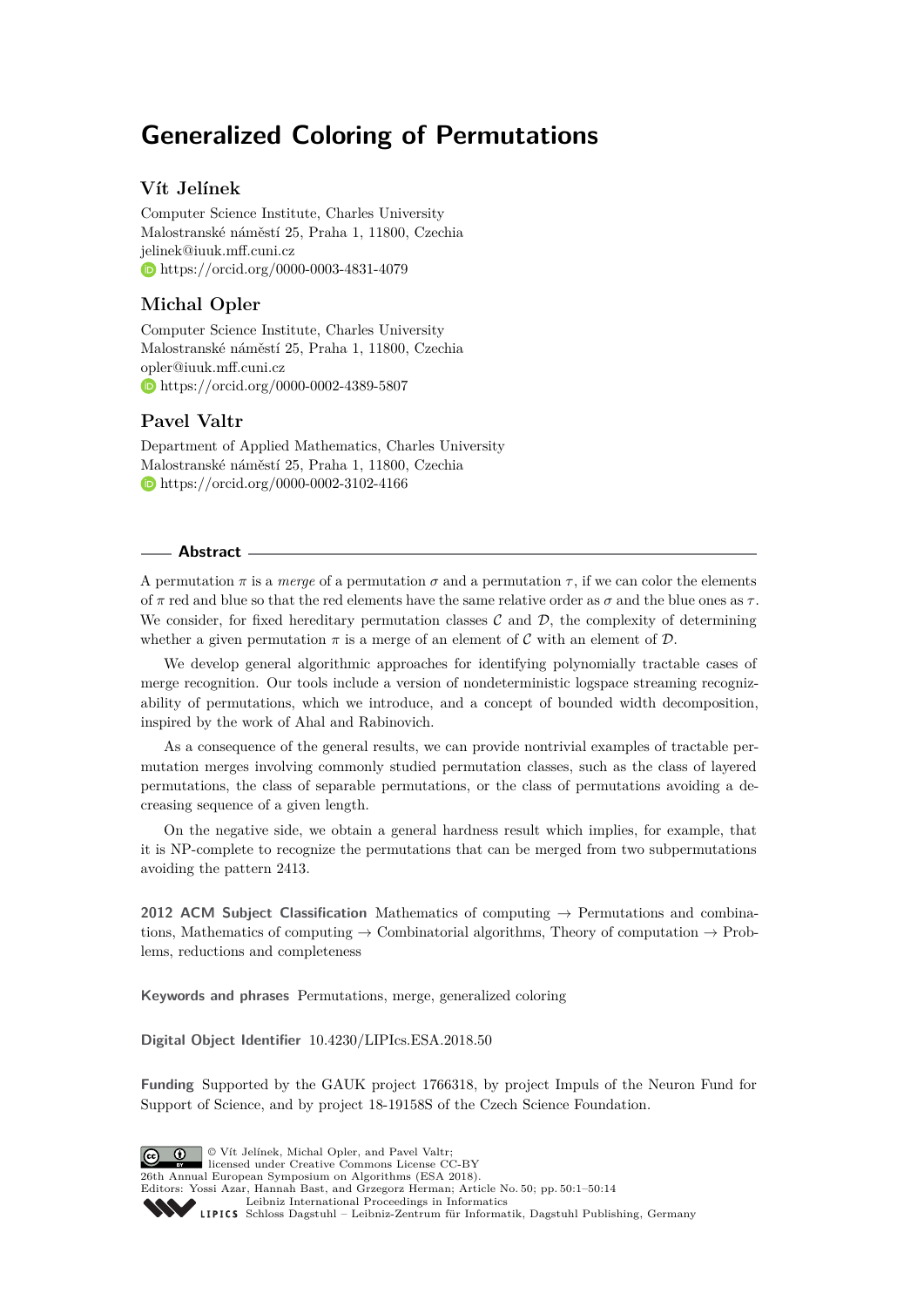#### **50:2 Generalized Coloring of Permutations**

## **1 Introduction**

#### **Definitions and previous results**

A *permutation* is a sequence  $\pi = \pi_1, \pi_2, \ldots, \pi_n$  in which each number from the set  $[n] =$  $\{1, 2, \ldots, n\}$  appears exactly once. We then say that a permutation  $\pi = \pi_1, \ldots, \pi_n$  *contains* a permutation  $\sigma = \sigma_1, \ldots, \sigma_k$ , if  $\pi$  has a subsequence of length  $k$  whose elements have the same relative order as the elements of  $\sigma$  (see Section [2](#page-2-0) for a more formal definition). If  $\pi$ does not contain  $\sigma$ , we say that  $\pi$  *avoids*  $\sigma$ , or  $\pi$  is  $\sigma$ -*avoiding*.

A permutation  $\pi$  is a *merge* of a permutation  $\sigma$  and a permutation  $\tau$ , if we can color the elements of  $\pi$  with colors red and blue so that the red elements have the same relative order as  $\sigma$  and the blue ones as  $\tau$ . For two sets of permutations C and D, we let  $\mathcal{C} \odot \mathcal{D}$  denote the set of the permutations that can be obtained by merging a permutation  $\tau \in \mathcal{C}$  with a permutation  $\sigma \in \mathcal{D}$ .

In this paper, we study the algorithmic complexity of determining whether a given permutation is a merge of a pair of permutations with a prescribed structure. More formally, for a fixed pair of hereditary permutation classes  $\mathcal C$  and  $\mathcal D$ , we consider the complexity of determining whether a given permutation  $\pi$  belongs to  $\mathcal{C} \odot \mathcal{D}$ .

The notion of merge has been originally introduced as an approach for the enumeration of pattern-avoiding permutations [\[5,](#page-12-0) [4\]](#page-12-1). For instance, Claesson et al. [\[13\]](#page-12-2) have shown that every 1324-avoiding permutation can be obtained by merging a 132-avoiding permutation with a 213-avoiding one, and this result, and its subsequent strengthenings by Bóna [\[8,](#page-12-3) [9\]](#page-12-4) and Bevan et al. [\[7\]](#page-12-5), are the basis of the best known upper bounds for the number of 1324-avoiding permutations.

Apart from enumeration questions, the research into permutation merges has also addressed structural issues, such as whether a given permutation class can be obtained by merging two of its proper subclasses [\[18,](#page-13-1) [17\]](#page-13-2), or which classes can be obtained by merging a bounded number of permutations from a given class [\[3,](#page-12-6) [19,](#page-13-3) [21\]](#page-13-4). Our paper is, however, the first to address algorithmic aspects of permutation merges.

So far, most of the algorithmic research related to permutations has focused on the decision problem known as *Permutation Pattern Matching*, or PPM, where the goal is to determine whether a given permutation *π* (the 'pattern') is contained in a permutation *τ* (the 'text'). Bose et al. [\[11\]](#page-12-7) have shown that PPM is NP-complete for general  $\pi$  and  $\tau$ , but it is polynomial when  $\pi$  is restricted to the class of the so-called separable permutations. The latter result was generalized by Ahal and Rabinovich [\[2\]](#page-12-8). More precisely, Ahal and Rabinovich introduced a notion of tree decomposition for permutations and an associated width parameter, closely related to the concept of tree-width from graph theory; they then proved that PPM is polynomial when the pattern  $\pi$  is restricted to a class of bounded tree-width, of which separable permutations are a special case. We remark that a different width parameter for permutations was introduced by Guillemot and Marx [\[16\]](#page-12-9), who used it to prove that PPM is in FPT with the length of the pattern  $\pi$  as the parameter. While the results on the complexity of PPM do not have any immediate consequences for the problems we consider in this paper, the tree-width concept of Ahal and Rabinovich is a crucial ingredient in our results.

The decision problem of recognizing permutations from  $\mathcal{C} \odot \mathcal{D}$  can be viewed as a permutation analogue of the generalized graph coloring problem from graph theory. For a fixed *k*-tuple  $\mathcal{G}_1, \ldots, \mathcal{G}_k$  of graph classes, a generalized coloring of a graph is an assignment of colors  $1, 2, \ldots, k$  to its vertices so that the vertices of color *i* induce a subgraph from  $\mathcal{G}_i$ . In particular, if all the  $G_i$  are equal to the class of edgeless graphs, this notion reduces to the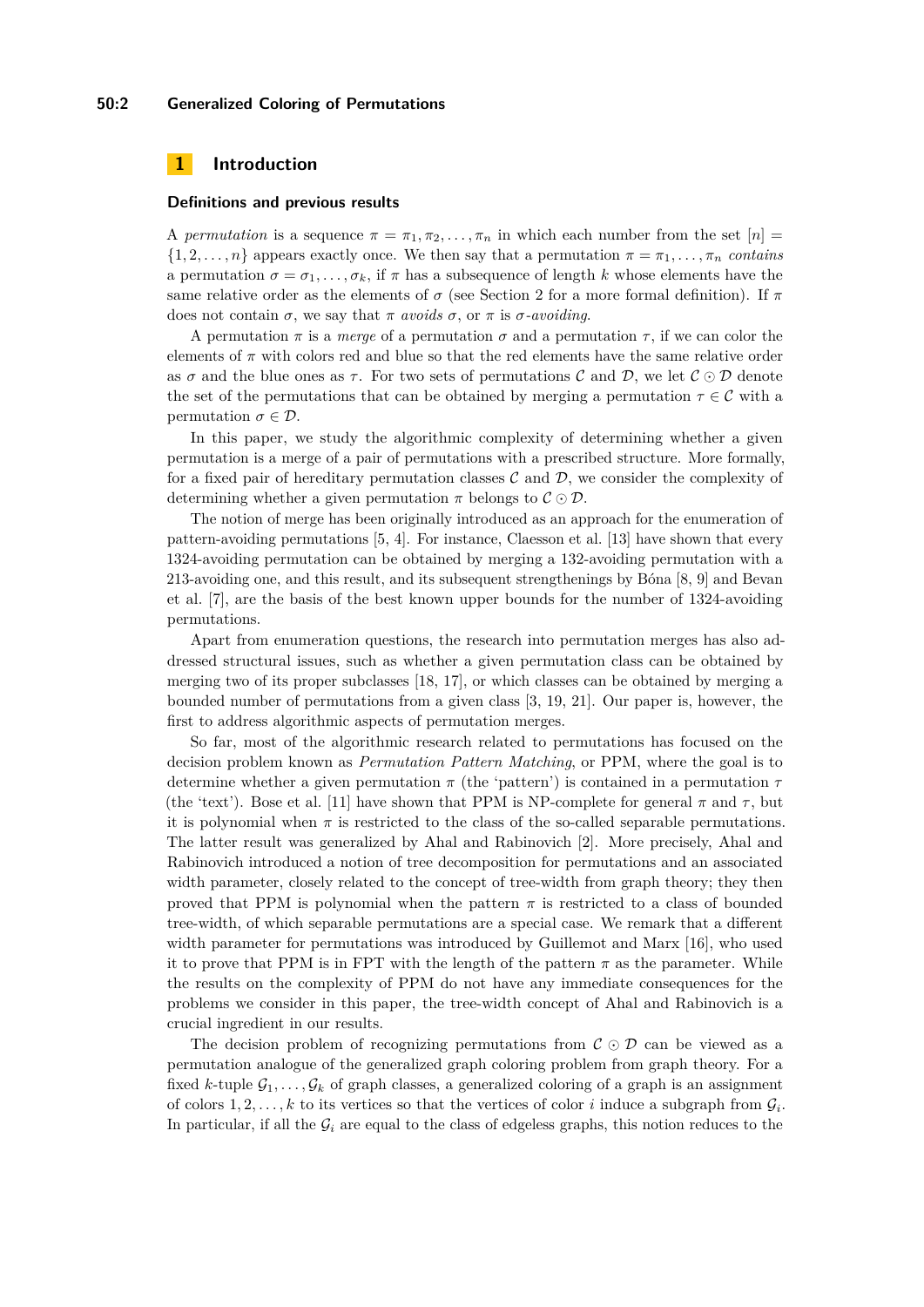classical notion of *k*-coloring. The research into the complexity of generalized graph coloring was initiated by Rutenburg [\[20\]](#page-13-5), who considered graph properties defined by a finite set of forbidden subgraphs. Later, Farrugia  $[15]$  has shown that if all the  $\mathcal{G}_i$  are hereditary and additive (i.e., closed under taking induced subgraphs and forming disjoint unions) then the problem is NP-hard, except the trivially polynomial case when  $k = 2$  and both  $\mathcal{G}_1$  and  $\mathcal{G}_2$ are equal to the class of edgeless graphs. Further results in this area were obtained, e.g., by Brown [\[12\]](#page-12-11), Alexeev et al. [\[6\]](#page-12-12), Achlioptas et al. [\[1\]](#page-12-13), or Borowiecki [\[10\]](#page-12-14).

As with generalized graph coloring, the recognition of permutation merges admits several cases which are trivially polynomial. For instance, let  $\mathcal{I}_k$  be the class of permutations that can be merged from at most *k* increasing subsequences, or equivalently, of permutations that avoid the pattern  $k + 1, k, \ldots, 1$ . Similarly, let  $\mathcal{D}_k$  be the permutations merged from at most *k* decreasing subsequences, which are exactly the avoiders of  $1, 2, \ldots, k+1$ . One may easily see that  $\mathcal{I}_k \odot \mathcal{I}_\ell = \mathcal{I}_{k+\ell}$  and  $\mathcal{D}_k \odot \mathcal{D}_\ell = \mathcal{D}_{k+\ell}$ , and in particular, these merges are trivially polynomially recognizable. Moreover, Kézdy et al. [\[19\]](#page-13-3) have shown that for any  $k, \ell \geq 1$ , the class  $\mathcal{I}_k \odot \mathcal{D}_\ell$  has only finitely many minimal excluded patterns, and therefore these classes are polynomially recognizable as well.

Ekim et al. [\[14\]](#page-12-15) studied the complexity of generalized 2-colorings when the input graph is restricted to the class of the so-called permutation graphs. Their results, in our terminology, imply the polynomial recognition of  $\mathcal{L} \odot \mathcal{I}_1$  and of  $\mathcal{L} \odot \overline{\mathcal{L}}$ , where  $\mathcal{L}$  and  $\overline{\mathcal{L}}$  denote the classes of layered and co-layered permutations (see Section [2](#page-2-0) for definitions).

#### **Our results**

In this paper, we show that there are many more cases of polynomially tractable merges of permutation classes. This contrasts with Farrugia's above-mentioned result on generalized graph coloring. As our main results, we will present two general approaches to show that a permutation class of the form  $C \odot D$  is polynomially recognizable.

Our first approach, which we present in Section [3.1,](#page-4-0) is based on the concept of nondeterministically logspace on-line recognizable (or NLOL-recognizable) permutation classes, which we introduce. We will show that an arbitrary merge of **NLOL**-recognizable classes is polynomially recognizable. While this approach is conceptually quite simple, it generalizes all the previously known examples of tractable merges following from the work of Kézdy et al. [\[19\]](#page-13-3) and Ekim et al. [\[14\]](#page-12-15).

For our second approach, presented in Section [4,](#page-7-0) we introduce the notion of grid decompositions, and the associated width parameter called grid-width. We combine the grid decomposition technique with a restricted version of NLOL, called 2D-NLOL, to prove that the merge of a 2D-NLOL-recognizable class with a class of bounded grid-width can be recognized in polynomial time. This approach allows us to handle further cases of natural permutation classes that are not NLOL-recognizable, such as the class of 213-avoiders, or the class of separable permutations.

To complement our tractability results, we also provide, in Section [5,](#page-11-0) an NP-hardness result. The result implies, among other examples, that the recognition of  $Av(2413) \odot Av(2413)$ is NP-hard, where  $Av(2413)$  is the class of 2413-avoiding permutations.

## <span id="page-2-0"></span>**2 Basic definitions**

A *permutation of order n* is a sequence in which each element of the set [*n*] appears exactly once. We let  $S_n$  denote the set of permutations of order *n*. When writing out short permutations explicitly, we shall omit all punctuation and write, e.g., 15342 for the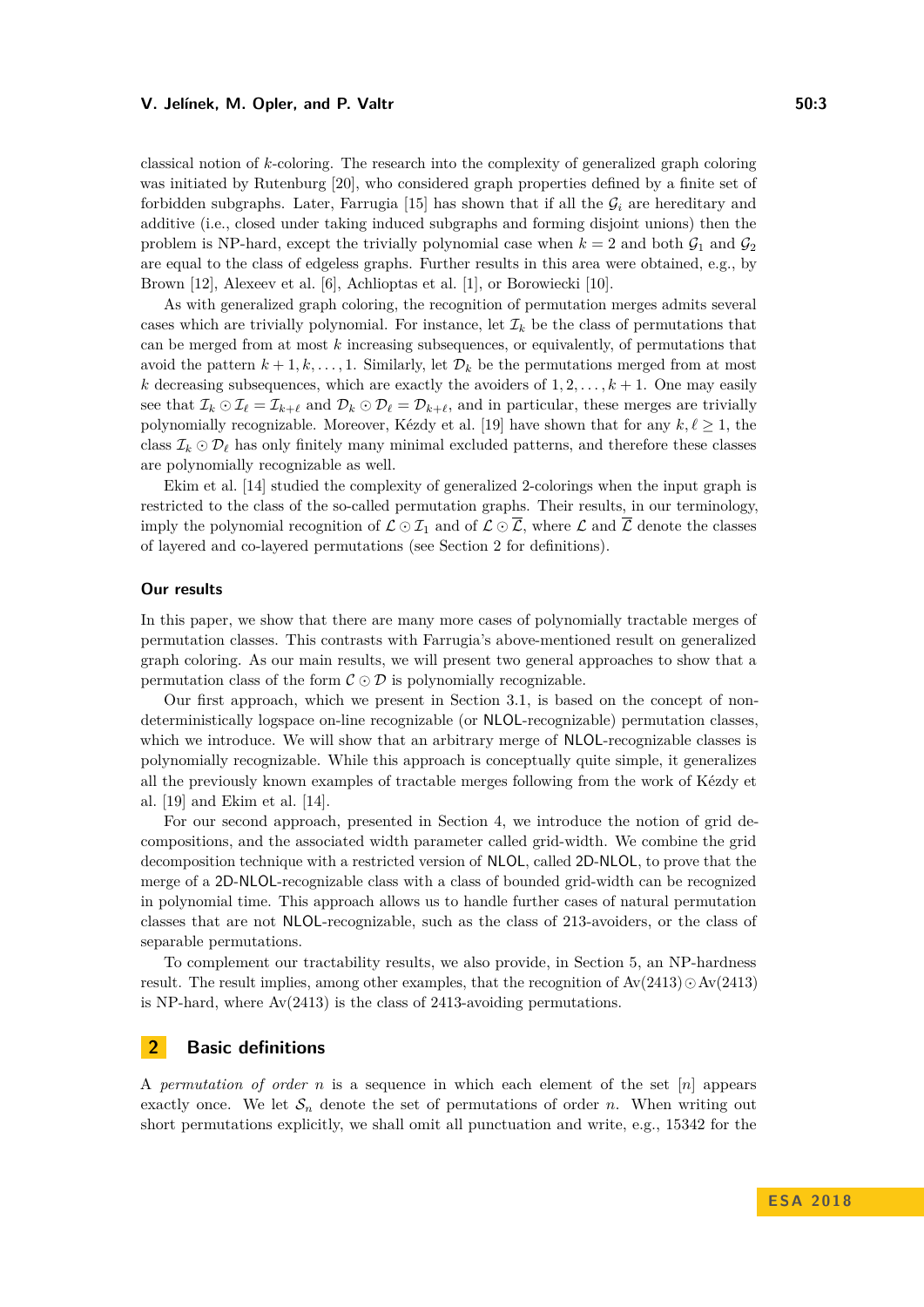<span id="page-3-0"></span>

**Figure 1** Example of direct sum (left), skew sum (center) and inflation (right).

permutation  $1, 5, 3, 4, 2 \in S_5$ . We shall assume that there is a unique permutation of order 0, corresponding to the empty sequence.

To represent a permutation  $\pi = \pi_1, \pi_2, \ldots, \pi_n$  graphically, we will use the *permutation diagram*, which is the set of points  $\{(i, \pi_i); i \in [n]\}$  in the plane. See Figure [1](#page-3-0) for an example. Note that we use Cartesian coordinates, that is, the first row of the diagram is at the bottom.

Let  $x = x_1, x_2, \ldots, x_n$  and  $y = y_1, y_2, \ldots, y_n$  be two sequences of numbers. We say that *x* and *y* are *order-isomorphic*, if, for every  $1 \leq i, j \leq n$  we have  $x_i \leq x_j \iff y_i \leq y_j$ . permutation  $\pi \in S_n$  *contains* a permutation  $\sigma \in S_k$ , if  $\pi$  has a subsequence order-isomorphic to *σ*. Such a subsequence is then an *occurrence* (or a *copy*) of *σ* in *π*. If *π* does not contain *σ*, we say that *π avoids σ*.

A *hereditary permutation class* (or just *permutation class*, for short) is a set C of permutations with the property that if  $\pi$  is in  $\mathcal{S}$ , then all the permutations contained in  $\pi$  are in C as well. For a permutation  $\sigma$ , we let  $Av(\sigma)$  denote the set of  $\sigma$ -avoiding permutations. More generally, for a set  $F$  of permutations, we let  $Av(F)$  be the set of permutations that avoid all the elements of  $F$ . Clearly,  $Av(F)$  is a permutation class, and any permutation class is equal to  $Av(F)$  for a (possibly infinite) set *F*.

Consider a pair of permutations  $\sigma = \sigma_1, \ldots, \sigma_k \in \mathcal{S}_k$  and  $\tau = \tau_1, \ldots, \tau_\ell \in \mathcal{S}_\ell$ . The *direct sum* of  $\sigma$  and  $\tau$ , denoted  $\sigma \oplus \tau$ , is the permutation  $\pi = \sigma_1, \ldots, \sigma_k, k + \tau_1, k + \tau_2, \ldots, k + \tau_k$  $\tau_{\ell} \in S_{k+\ell}$ . Similarly, their *skew sum*, denoted  $\sigma \ominus \pi$ , is the permutation  $\ell + \sigma_1, \ldots, \ell + \sigma_k$  $\sigma_k, \tau_1, \tau_2, \ldots, \tau_\ell \in \mathcal{S}_{k+\ell}$ ; see Figure [1.](#page-3-0)

For a pair of permutation classes C and D, we let  $C \oplus D$  be the set  $\{\sigma \oplus \tau, \sigma \in C, \tau \in D\}$ ; note that this is again a permutation class. The class  $\mathcal{C} \ominus \mathcal{D}$  is defined analogously. The *sum-closure* of a class  $\mathcal{C}$ , denoted  $\mathcal{C}^{\oplus}$ , is the class of all the permutations that can be obtained as a direct sum of finitely many members of C; the *skew-closure*  $C^{\ominus}$  is defined analogously.

A permutation  $\pi$  is a *merge* of permutations  $\sigma$  and  $\tau$  if we can color the elements of  $\pi$ with colors red and blue so that the red elements are order-isomorphic to  $\sigma$  and the blue ones to  $\tau$ . The merge of a class  $\mathcal C$  and a class  $\mathcal D$  is the class  $\mathcal C \odot \mathcal D$  of permutations that can be obtained by merging an element of  $C$  with an element of  $D$ .

For integers *i* and *j*, we let  $[i, j]$  denote the set  $\{k \in \mathbb{Z}; i \leq k \leq j\}$ . A set of this form is an *integer interval.* We also use the notation  $[i, j]$  for the interval  $[i, j - 1]$  and  $(i, j]$  for  $[i + 1, j]$ . A *box* is the Cartesian product of two integer intervals. For a box  $B = I \times J \subseteq [n] \times [n]$  and a permutation  $\pi = \pi_1, \ldots, \pi_n$ , the *restriction* of  $\pi$  to *B*, denoted  $\pi|_B$ , is the subsequence of *π* formed by the entries  $\pi_i$  satisfying  $i \in I$  and  $\pi_i \in J$ .

Let  $\sigma = \sigma_1, \ldots, \sigma_k$  and  $\tau = \tau_1, \ldots, \tau_\ell$  be again a pair of nonempty permutations. The *inflation* of an element  $\sigma_i$  of  $\sigma$  by  $\tau$ , is an operation which produces a permutation

$$
\pi = \sigma'_1, \sigma'_2, \ldots, \sigma'_{i-1}, \tau'_1, \tau'_2, \ldots, \tau'_\ell, \sigma'_{i+1}, \ldots, \sigma'_k,
$$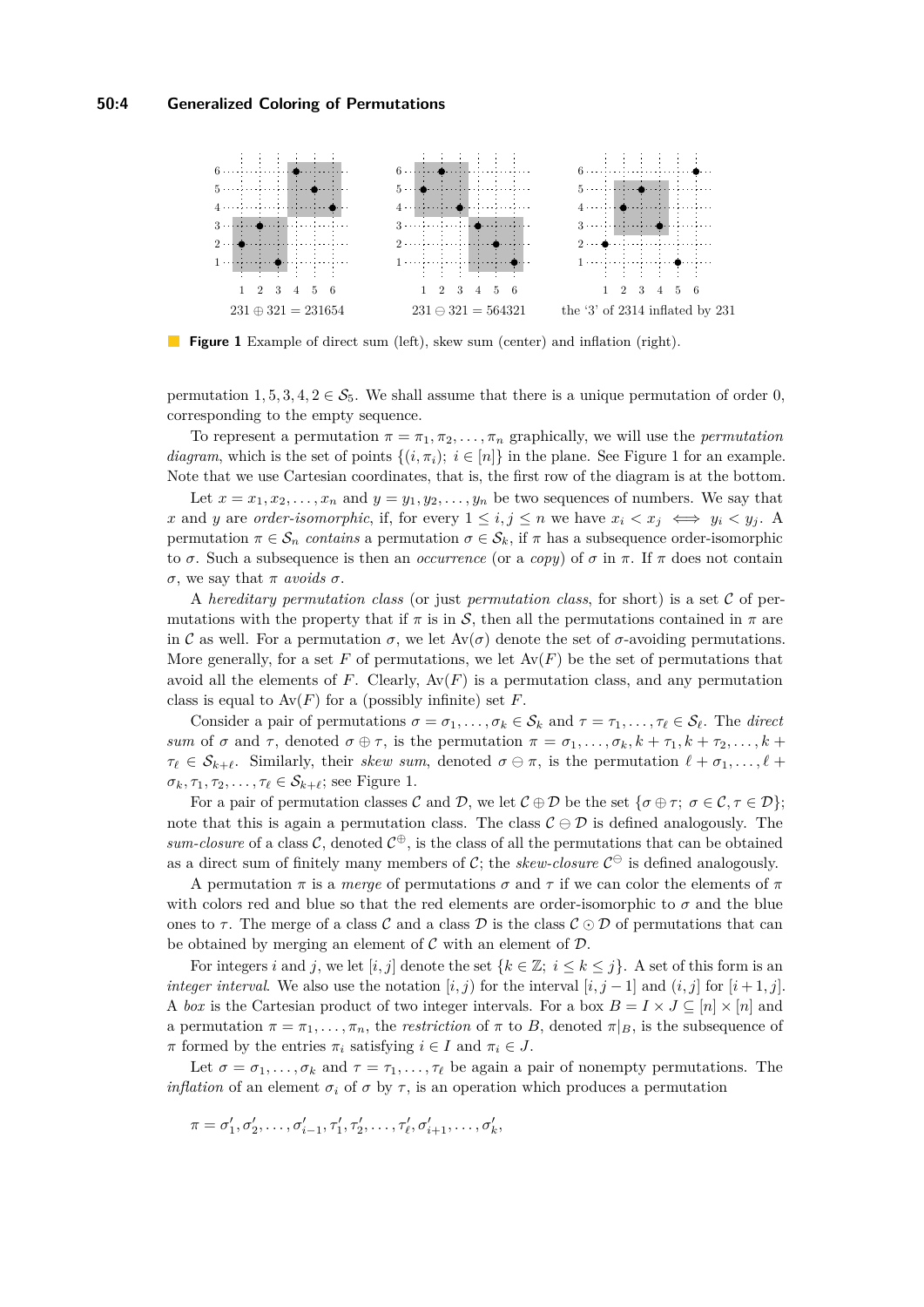where the subsequence  $\tau'_1, \tau'_2, \ldots, \tau'_\ell$  is a copy of  $\tau$ , and for any  $j \in \ell$ , the subsequence  $\sigma'_1, \sigma'_2, \ldots, \sigma'_{i-1}, \tau'_j, \sigma'_{i+1}, \ldots, \sigma'_k$  is a copy of  $\sigma$ ; see again Figure [1.](#page-3-0) A permutation is *simple*, if it cannot be obtained from two strictly smaller permutations by an inflation. For instance, the permutation 25314 is simple, while 25341 is not, since it can be obtained, e.g., by inflating the element '3' in 2431 by the permutation 12.

For a permutation  $\pi = \pi_1, \ldots, \pi_n$  the *reverse* of  $\pi$  is the permutation  $\pi_n, \pi_{n-1}, \ldots, \pi_1$ , the *complement* of  $\pi$  is the permutation  $n + 1 - \pi_1, n + 1 - \pi_2, \ldots, n + 1 - \pi_n$ , and the *inverse* of  $\pi$  is the permutation  $\sigma = \sigma_1, \ldots, \sigma_n$  satisfying  $\pi_i = j \iff \sigma_j = i$ . We let  $\pi^r$ ,  $\pi^c$  and  $\pi^{-1}$  denote the reverse, complement and inverse of  $\pi$ , respectively. Similarly, for a class of permutations C, we let  $\mathcal{C}^r$  denote the set  $\{\pi^r; \ \pi \in \mathcal{C}\}$ , and similarly for  $\mathcal{C}^c$  and  $\mathcal{C}^{-1}$ . Note that  $\mathcal{C}^r$ ,  $\mathcal{C}^c$  and  $\mathcal{C}^{-1}$  are again permutation classes.

Several commonly encountered permutation classes have standard names in the literature. The *increasing permutations* are the permutations from the class Av(21) and symmetrically, the elements of Av(12) are the *decreasing permutations*. The permutations avoiding both 231 and 312 are known as the *layered permutations*. Layered permutations can also be characterized as those permutations that can be written as a finite direct sum in which each summand is a decreasing permutation; that is, the class of layered permutations is the sum-closure of Av(12). The complements of layered permutations are known as the *co-layered permutations*; they form the class  $Av({132, 213})$ . Finally, the permutations from the class Av({2413*,* 3142}) are known as the *separable permutations*; it is known [\[11\]](#page-12-7) that these are precisely the permutations that can be created from the permutation of size 1 by direct sums and skew sums.

## **3 Tractable merges**

For a permutation class C, C*-recognition* is the decision problem to determine whether a given permutation belongs to  $\mathcal{C}$ . Our main goal is to identify pairs of classes  $\mathcal{C}, \mathcal{D}$  for which the  $(C \odot D)$ -recognition problem is tractable, i.e., solvable in polynomial time.

#### <span id="page-4-0"></span>**3.1 NLOL-recognizable classes**

Our first nontrivial example of classes whose merges can be efficiently recognized are the so-called NLOL-recognizable permutation classes. Informally speaking, a permutation class is NLOL-recognizable if its members can be recognized by a single-pass nondeterministic streaming algorithm with logarithmic memory.

More formally, we say that a permutation class C is *nondeterministically logspace on-line* recognizable, or NLOL-recognizable for short, if there is a nondeterministic algorithm *A* that recognizes  $\mathcal C$  in the following setting: as the first part of the input, the algorithm  $\mathcal A$  receives a number *n*, which is an upper bound on the length and also on the largest value in the input sequence. The algorithm is then given access to  $O(\log n)$  bits of memory, and it receives a sequence of distinct values  $\pi_1, \ldots, \pi_k$  from the set [*n*], terminated by a special symbol EOF. Upon receiving the EOF symbol, *A* answers whether the input sequence is order-isomorphic to a permutation in C. The algorithm can store arbitrary data of size  $O(\log n)$  in its memory, but as soon as it reads the input value  $\pi_i$ , it can no longer access the previous values of the input. A is nondeterministically recognizing  $\mathcal C$  in the sense that the input sequence is order-isomorphic to a permutation in  $\mathcal C$  if and only if at least one computation of  $A$  accepts it. The algorithm  $A$  is then called an NLOL-recognizer of  $C$ . Note that the input sequence is guaranteed to consist of distinct values, so the NLOL-recognizer itself does not need to verify this property. This also implies that the input sequence has length at most *n*.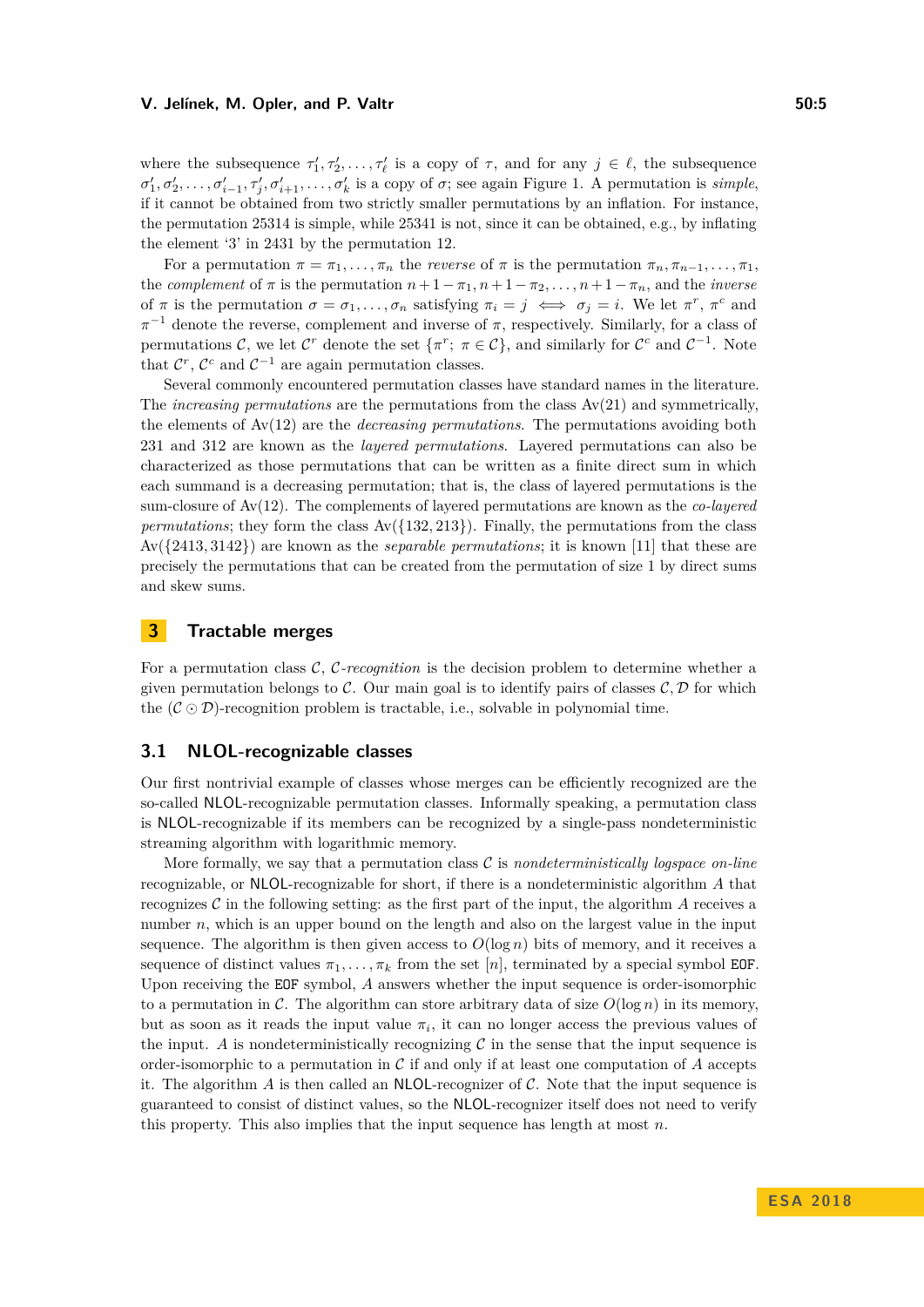#### **50:6 Generalized Coloring of Permutations**

We let NLOL denote the set of the NLOL-recognizable permutation classes. Clearly, for any permutation class  $C \in \mathsf{NLOL}$ , the C-recognition problem is tractable, since nondeterministic logspace computations can be simulated in polynomial time.

One may easily observe that NLOL contains any finite permutation class, as well as the classes  $Av(12)$  and  $Av(21)$ . The key feature of NLOL is that it is closed under many important operations with permutation classes, including the merge operation.

<span id="page-5-0"></span>► Lemma 1. If C and D are NLOL-recognizable classes, then the following classes are NLOL*-recognizable as well:*

- (a) *The classes*  $C \cap D$  *and*  $C \cup D$ *.*
- (b) The classes  $C^r$  and  $C^c$ .
- (c) The classes  $C^{\oplus}$  and  $C^{\ominus}$ , *i.e.*, the sum-closure and skew-closure of C.
- **(d)** *The classes*  $C \oplus D$  *and*  $C \ominus D$ *.*
- (e) *The class*  $C \odot D$ *.*

► **Corollary 2.** For any sequence of classes  $C_1, C_2, \ldots, C_k \in \mathsf{NLOL}$ , the class  $C_1 \odot C_2 \odot \cdots \odot C_k$ *is in* NLOL*, and therefore polynomially recognizable.*

Lemma [1](#page-5-0) shows that NLOL contains many important permutation classes, including the classes of layered and co-layered permutations, as well as any class of the form  $Av(1, 2, 3, \ldots, k)$ or  $Av(k, k-1, \ldots, 1)$ .

On the negative side, it can be shown that NLOL does not contain some other important classes, such as the class of separable permutations, or its subclasses  $Av(231)$ ,  $Av(213)$ , Av(312) and Av(132). These five classes share a common feature: their elements have a simple recursive tree-like structure involving direct sums, skew sums and inflations. We shall soon formalize this notion of tree-like structure via the concept of bounded grid-width, and show that it leads to another general type of tractable merges. Before we get there, however, we first introduce a restricted form of NLOL that will play an important part in conjunction with bounded grid-width classes.

#### **3.2 2D-NLOL-recognizable classes**

Informally speaking, a permutation class is 2D-NLOL-recognizable, if its members can be recognized by a single-pass nondeterministic streaming algorithm over a sequence of index-value pairs in a left-to-right, bottom-to-top order.

Let  $P = \{(x_1, y_1), \ldots, (x_n, y_n)\}\)$  be a set of points in the plane. We say that P is *in general position* if no two of its points are on the same horizontal or vertical line, i.e., there is no  $i \neq j$  with  $x_i = x_j$  or  $y_i = y_j$ . We say that a permutation  $\pi \in S_n$  is *shape-isomorphic* to *P* if there is a bijection  $f : [n] \to [n]$  such that for every *i* and *j* the following holds:  $i < j$ if and only if  $x_{f(i)} < x_{f(j)}$  and  $\pi_i < \pi_j$  if and only if  $y_{f(i)} < y_{f(j)}$ . Note that a permutation  $\pi \in \mathcal{S}_n$  is shape-isomorphic to its diagram  $\{(i, \pi_i); i \in [n]\}.$ 

Let  $(x_1, y_1), (x_2, y_2), \ldots, (x_k, y_k)$  be a sequence of distinct points in general position. We say that the sequence is *top-right monotone* if for every  $i \in [k]$  the point  $(x_i, y_i)$  is to the right or above all the previous points of the sequence; formally, for every  $i \in [k]$ , either for every  $j < i$  we have  $x_j < x_i$  or for every  $j < i$  we have  $y_j < y_i$ . Note that there can be several top-right monotone sequences corresponding to a single point set. Note also, that a sequence  $(x_1, y_1), (x_2, y_2), \ldots, (x_k, y_k) \subseteq [n] \times [n]$  in general position is top-right monotone if and only if for every  $i \in [k]$  there is a box  $B_i = [1, r_i] \times [1, t_i]$  which contains the points  $(x_1, y_1), \ldots, (x_i, y_i)$  but none of the points  $(x_{i+1}, y_{i+1}), \ldots, (x_k, y_k)$ . A sequence of points is *admissible* if it is in general position and top-right monotone.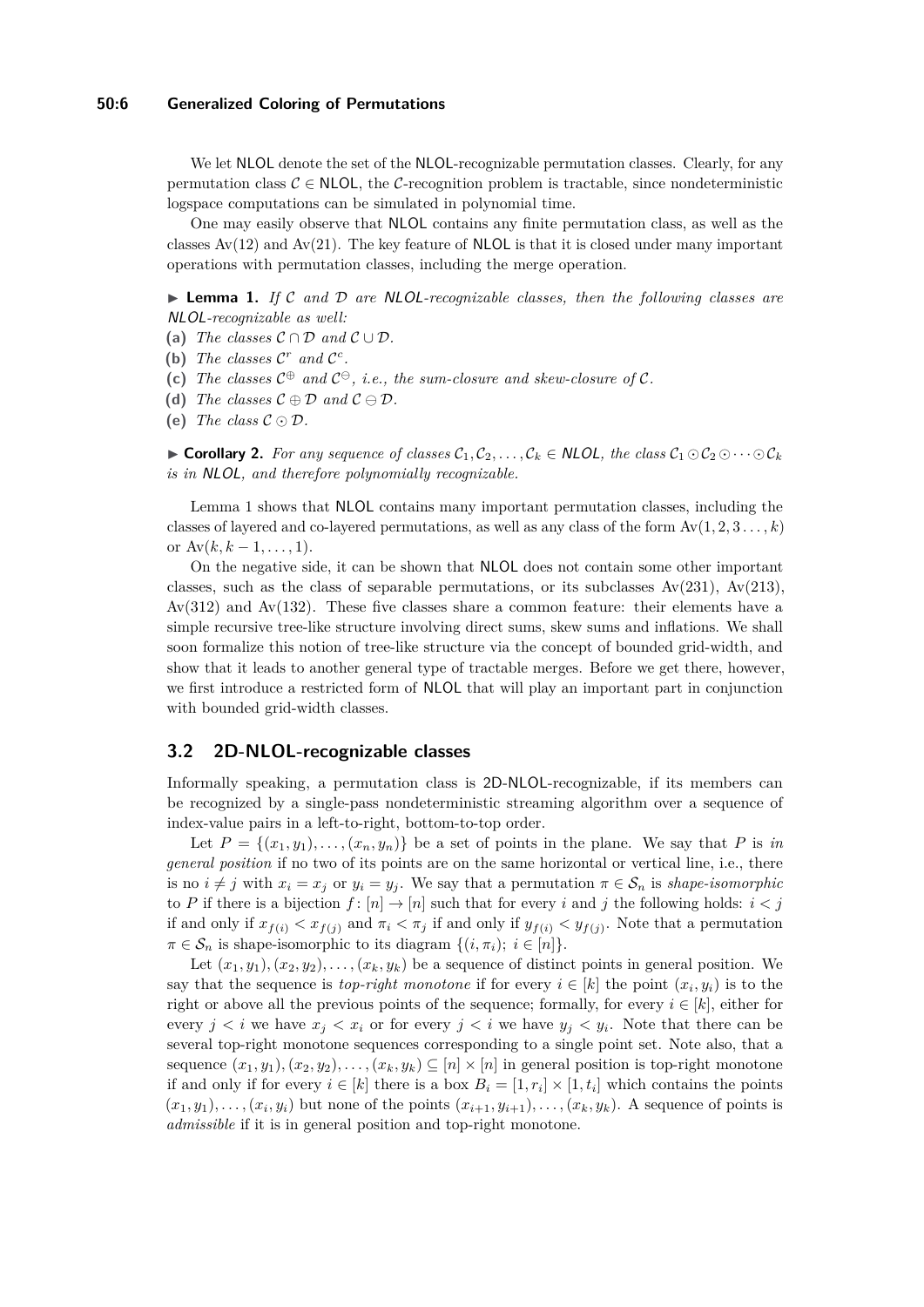We will now consider nondeterministic logspace algorithms that receive an integer *n*, followed by an admissible sequence of points in  $[n] \times [n]$  as their input. To describe the assumptions we make about the algorithms, we first introduce some terminology. Let *A* be such nondeterministic algorithm. A *position* of the algorithm  $A$  is a pair  $(p, m)$ , where  $p = (p_x, p_y)$  is a point in  $[n+1] \times [n+1]$  and *m* is a memory state of *A*. Let *S* be an admissible sequence of points. We say that *A can reach the position* (*p, m*) *on input S*, if *S* is contained in the box  $[1, p_x) \times [1, p_y)$  and there is a computation of *A* starting from its initial state and ending in state *m* after processing *S*. Let  $p = (p_x, p_y)$  and  $p' = (p'_x, p'_y)$  be two points with  $1 \leq p_x \leq p'_x \leq n$  and  $1 \leq p_y \leq p'_y \leq n$ , and *S* be an admissible sequence. We say that *A* can *reach position*  $(p', m')$  *from position*  $(p, m)$  *on input S*, if *S* is contained in the box  $[1, p'_x] \times [1, p'_y)$  but disjoint from the box  $[1, p_x] \times [1, p_y)$ , and the algorithm *A* has a computation starting in state  $m$  and ending in state  $m'$  after processing  $S$ .

We say that an algorithm *A* is *order-oblivious* if it has the following property: for any pair of positions  $(p, m)$  and  $(p', m')$  with  $p \leq p'$ , and for any pair of admissible sequences *S* and  $S'$  that correspond to two top-right monotone orderings of the same point set,  $A$  can reach  $(p', m')$  from  $(p, m)$  on input *S* if and only if it can reach  $(p', m')$  from  $(p, m)$  on input *S'*. Informally speaking, the state reached by an order-oblivious algorithm only depends on the set of points it has received as input, but not on their ordering. We may therefore say, e.g., that *A* reaches position  $(p, m)$  on a set of points *P*, without specifying the particular ordering of *P*, with the assumption that the ordering is top-right monotone.

We say that an order-oblivious algorithm *A* is *box-coherent* if it has the following property: for any indices  $i \leq i'$  and  $j \leq j'$ , consider the four points  $p^{\perp} = (i, j)$ ,  $p^{\perp} = (i, j')$ ,  $p^{\perp} = (i', j)$ and  $p^{\text{d}} = (i', j')$  and four corresponding memory states  $m^{\text{d}}$ ,  $m^{\text{d}}$ ,  $m^{\text{d}}$  and  $m^{\text{d}}$ . Suppose that *A* can reach the position  $(p^{\perp}, m^{\perp})$  from  $(p^{\perp}, m^{\perp})$  on an input  $X \subseteq [i, i') \times [1, j)$ , and that it can reach  $(p^{\text{c}}, m^{\text{c}})$  from  $(p^{\text{c}}, m^{\text{c}})$  on an input  $Y \subseteq [1, i) \times [j, j')$ . Let *Z* be a subset of  $[i, i') \times [j, j')$ such that  $X \cup Y \cup Z$  is in general position. Let  $(p^{\top}, m^{\top})$  be a position reachable from  $(p^{\bot}, m^{\bot})$ on input *Y* ∪ *Z*. Then the reachability of  $(p^{\top}, m^{\top})$  from  $(p^{\top}, m^{\top})$  on input  $X \cup Z$  only depends on the four states  $m^{\text{L}}, m^{\text{J}}, m^{\text{T}}$ ,  $m^{\text{T}}$  and the set *Z*; in particular, it does not depend on the the set *X* itself. Symmetrically, if we let  $(p^1, m^1)$  be a position reachable from  $(p^r, m^r)$  on input  $X \cup Z$  then the reachability of  $(p^{\top}, m^{\top})$  from  $(p^{\bot}, m^{\bot})$  on input  $Y \cup Z$  only depends on the four memory states and the set *Z*, but does not depend on *Y* . Informally, box-coherence means that the memory states  $m<sup>2</sup>$  and  $m<sup>3</sup>$  retain enough information about *X* to determine the reachable states on inputs of the form  $X \cup Z$ .

We say that a permutation class  $\mathcal C$  is  $\mathcal D$  *nondeterministically logspace on-line* recognizable, or 2D-NLOL-recognizable for short, if there is a nondeterministic order-oblivious box-coherent algorithm A that recognizes  $\mathcal C$  in the following setting: as the first part of the input, the algorithm *A* receives a number *n*, which is an upper bound on the largest value in the input sequence. The algorithm is then given access to  $O(\log n)$  bits of memory, and it receives a top-right monotone sequence of points  $(x_1, y_1), (x_2, y_2), \ldots, (x_k, y_k)$  from  $[n] \times [n]$ , terminated by a special symbol EOF. Upon receiving the EOF symbol, the algorithm answers whether the input sequence is shape-isomorphic to a permutation in  $\mathcal{C}$ . The algorithm can store arbitrary data of size  $O(\log n)$  in its memory, but after it reads the value  $(x_i, y_i)$  from the input, it cannot access any of the previous values.  $A$  is nondeterministically recognizing  $C$  in the sense that the input sequence is shape-isomorphic to a permutation in  $\mathcal C$  if and only if at least one computation of *A* accepts it. The algorithm *A* is then called a 2D-NLOL-recognizer of  $\mathcal{C}$ . Note that the algorithm *A* does not have to verify that the input is in general position; in other words, on inputs that fail this condition, the behavior of *A* can be arbitrary.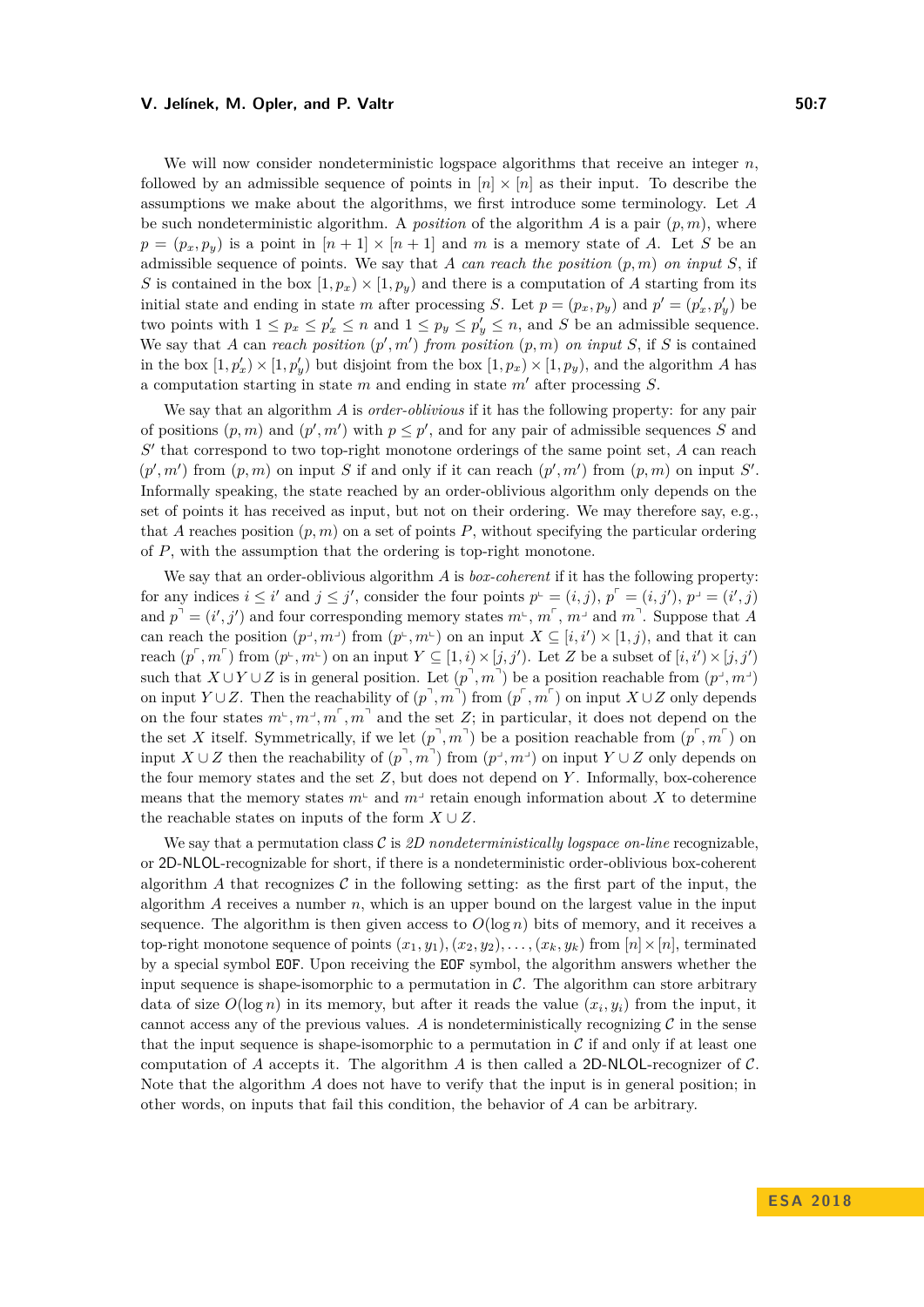#### **50:8 Generalized Coloring of Permutations**

We let 2D-NLOL denote the set of the 2D-NLOL-recognizable permutation classes. Clearly, 2D-NLOL is contained in NLOL: the left-to-right ordering is a special case of a top-right monotone ordering, and any 2D-NLOL-recognizer can be trivially transformed into an NLOLrecognizer. Furthermore, we observe that 2D-NLOL contains any finite permutation class, as well as the classes  $Av(12)$  and  $Av(21)$ . And like NLOL, 2D-NLOL is closed under many important operations with permutation classes, including the merge operation.

▶ **Lemma 3.** *If* C and D are 2D-NLOL-recognizable classes, then the following classes are 2D-NLOL*-recognizable as well:*

- (a) *The classes*  $C \cap D$  *and*  $C \cup D$ *.*
- (b) The class  $C^{-1}$ , which contains the inverses of the permutations of C.
- (c) The classes  $C^{\oplus}$  and  $C^{\ominus}$ , *i.e.*, the sum-closure and skew-closure of C.
- **(d)** *The classes*  $C \oplus D$  *and*  $C \ominus D$ *.*
- (e) *The class*  $C \odot D$ *.*

## <span id="page-7-0"></span>**4 Grid-width**

Let us introduce a decomposition of permutations and a corresponding width parameter, which are suited for describing various algorithms using dynamic programming.

An *interval family I* is a set of pairwise disjoint integer intervals with the natural ordering  $I_1, \ldots, I_n$  such that for  $j < k$ ,  $I_j < I_k$ . For two interval families  $\mathcal I$  and  $\mathcal J$ , let  $\mathcal I \times \mathcal J$  denote the naturally defined set of boxes in the plane. For a point set *A* in the plane, let  $x(A)$ denote its projection on the *x*-axis and equivalently *y*(*A*) its projection on the *y*-axis. The *intervalicity* of a set  $A \subseteq [n]$ , denoted by  $I(A)$ , is the size of the smallest interval family whose union is equal to *A*.

A *grid tree* of a permutation  $\pi \in S_n$  is a rooted binary tree T with *n* leaves, each leaf being labeled by a distinct point of the permutation diagram  $\{(i, \pi_i); i \in [n]\}$ . Let  $S_v^T$  denote the point set of the labels on the leaves in the subtree of *T* rooted in *v*. The *grid-width* of a vertex *v* in *T* is the maximum of the intervalicities  $I(x(S_v^T))$  and  $I(y(S_v^T))$ , and the *grid-with* of *T*, denoted by  $gw^T(\pi)$ , is the maximum grid-width of a vertex of *T*. Finally, the *grid-width* of a permutation  $\pi$ , denoted by gw( $\pi$ ), is the minimum of gw<sup>T</sup>( $\pi$ ) over all grid trees T of  $\pi$ .

It can be shown, by using the ideas of Ahal and Rabinovich [\[2\]](#page-12-8), that the grid-width of a permutation  $\pi$  corresponds, up to a multiplicative constant, to the tree-width of the so-called adjacency graph  $G_{\pi}$  associated with  $\pi$ . This also implies that grid-width admits an efficient constant-factor approximation.

## **4.1 GT-recognizable classes**

We shall now define a type of class whose recognition problem is tractable on inputs of bounded grid-width. Informally speaking, a class is GT-recognizable if its members can be recognized by a dynamic programming algorithm over their grid tree.

First, let us define an efficient way to encode merging of two interval families. A *merge description of interval families*  $\mathcal{I}_1$  *and*  $\mathcal{I}_2$  *into an interval family*  $\mathcal{I}$  is a pair  $(f, g)$ , where

 $f: |Z_1| + |Z_2| \rightarrow \{1,2\}$  encodes the interleaving of the intervals of  $\mathcal{I}_1$  and  $\mathcal{I}_2$ , and

*g* is a monotone function  $||\mathcal{J}|| \to ||\mathcal{I}_1|| + |\mathcal{I}_2||$  that describes first interval of each consecutive sequence of intervals that merges to a single interval.

Observe that the knowledge of the merge description together with the interval families  $\mathcal{I}_1$  and  $\mathcal{I}_2$  uniquely determines the resulting interval family  $\mathcal{I}$ .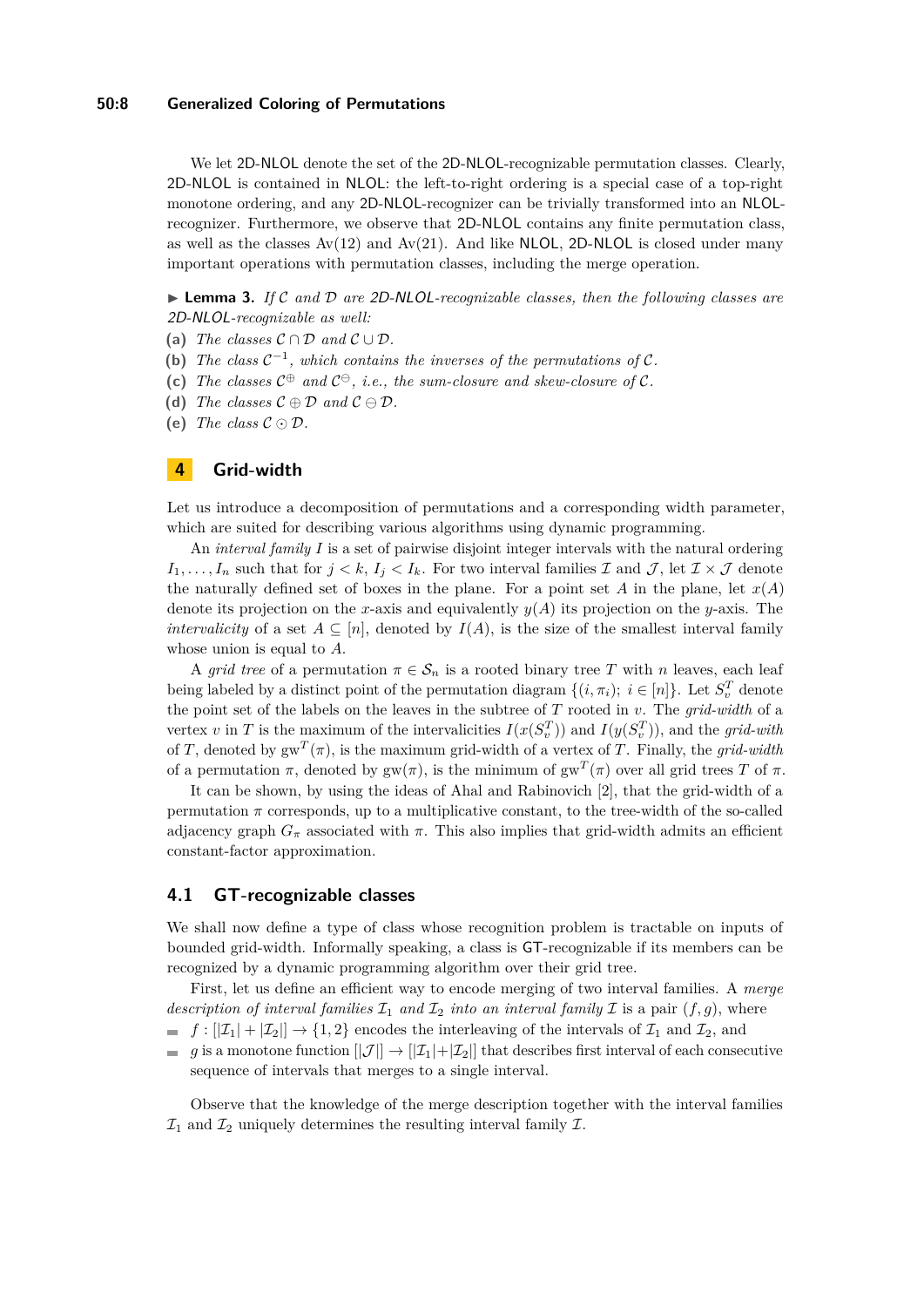For the following definitions, fix a permutation  $\pi$  of length  $n$  with a grid tree  $T$ . For any vertex *v*, let  $\mathcal{I}_v$  be the unique minimal interval decomposition of  $x(S_v^T)$  and similarly let  $\mathcal{J}_v$ be the unique minimal interval decomposition of  $y(S_v^T)$ . Let *u* be a vertex of *T* with children *v* and *w*. A *merge description of vertex u* is then a pair  $(M_1, M_2)$ , where

- *M*<sub>1</sub> is a merge description of the interval families  $\mathcal{I}_v$  and  $\mathcal{I}_w$  into  $\mathcal{I}_u$ , and
- *M*<sub>2</sub> is a merge description of the interval families  $\mathcal{J}_v$  and  $\mathcal{J}_w$  into  $\mathcal{J}_u$ .

It is easy to see that the shape of *T* (omitting the labels on its leaves) together with merge descriptions of its inner vertices uniquely determines both the original *T* and  $\pi$ . For technical reasons, we now allow grid trees to have unlabeled (empty) leaves, which represent an empty subpermutation. For an empty leaf v, both interval families  $\mathcal{I}_v$  and  $\mathcal{J}_v$  are just empty sets. We say that *T* is a *merge-labeled tree* if every inner vertex is labeled with its merge description, every non-empty leaf has label  $\epsilon_0$  and every empty leaf has label  $\epsilon_1$ .

We say that a permutation class  $\mathcal C$  is *grid tree* recognizable, or  $GT$ -recognizable for short, if there is an algorithm *A* that receives the grid-width *g* and outputs a tree automaton that recognizes C over merge-labeled trees of grid-width at most *g*.

A *tree automaton* over merge-labeled trees is a tuple  $A = (Q, \Delta, F)$ , where Q is a set of states,  $F \subseteq Q$  is a set of final states, and  $\Delta$  is a set of transition rules of the form  $(M, q_1, q_2) \rightarrow q$ , for merge description *M* and states  $q_1, q_2 \in Q$ , and of rules of the form  $\epsilon_i \rightarrow q$  for  $i \in \{0,1\}$  and  $q \in Q$ . A *run* of A on a merge-labeled tree T is simply T labeled with states from *Q* such that all the states together with their transitions are consistent with the rules of ∆. A run is *accepting* if its state *q* in the root of *T* belongs to the set of final states *F*.

As with NLOL and 2D-NLOL, the GT-recognizable classes are closed with respect to many important operations.

► Lemma 4. If C and D are GT-recognizable classes, then the following classes are GT*recognizable as well:*

- (a) *The classes*  $C \cap D$  *and*  $C \cup D$ *.*
- (b) The classes  $\mathcal{C}^r$ ,  $\mathcal{C}^c$  and  $\mathcal{C}^{-1}$ *.*
- (c) The classes  $C^{\oplus}$  and  $C^{\ominus}$ , *i.e.*, the sum-closure and skew-closure of C.
- **(d)** *The classes*  $C \oplus D$  *and*  $C \ominus D$ *.*

Moreover, it can be shown that any class determined by a finite set of minimal forbidden patterns is GT-recognizable.

Fix an input permutation *π*. Let *A* be a 2D-NLOL-recognizer and *M* its set of memory states. We call a point set *E* a *grid set* if it can be expressed as  $E_x \times E_y$  for some  $E_x, E_y \subseteq [n]$ . A tuple  $(E, g)$  is a *grid set of positions* if *E* is a grid point set and  $g : E \to M$ . We say that  $(E, g)$  is *consistent* if for any two points  $p = (p_x, p_y), r = (r_x, r_y) \in E$  such that  $p_x \le r_x$  and  $p_y \leq r_y$ , *A* can reach position  $(p, g(p))$  from position  $(r, g(r))$ . The first lemma claims that if we have a box with prescribed states in the lower left and upper right corner, which constitute a reachable pair, then we can extend it to consistent grid set for arbitrary subgridding of the box. The second simply states that for a consistent grid set, we can exchange contents of any box as long as we do not violate reachability locally.

<span id="page-8-0"></span>▶ **Lemma 5.** *Let*  $E = E_x \times E_y$  *be a grid set,*  $e_1 \le e_2$  *the minimal and maximal element of*  $E_x$  *and*  $f_1 \leq f_2$  *the minimal and maximal element of*  $E_y$ *. Let*  $m^{\perp}, m^{\perp} \in A$  *be a pair of states such that*  $(e_1, f_1)$  *and*  $(e_2, f_2)$  *are reachable through*  $m^{\perp}$  *and*  $m^{\perp}$ . *Then there is a function*  $g: E \to M$  such that  $(E, g)$  is consistent and moreover  $g(e_1, f_1) = m^{\perp}$  and  $g(e_2, f_2) = m^{\perp}$ .

<sup>(</sup>e) *The class*  $C \odot D$ *.*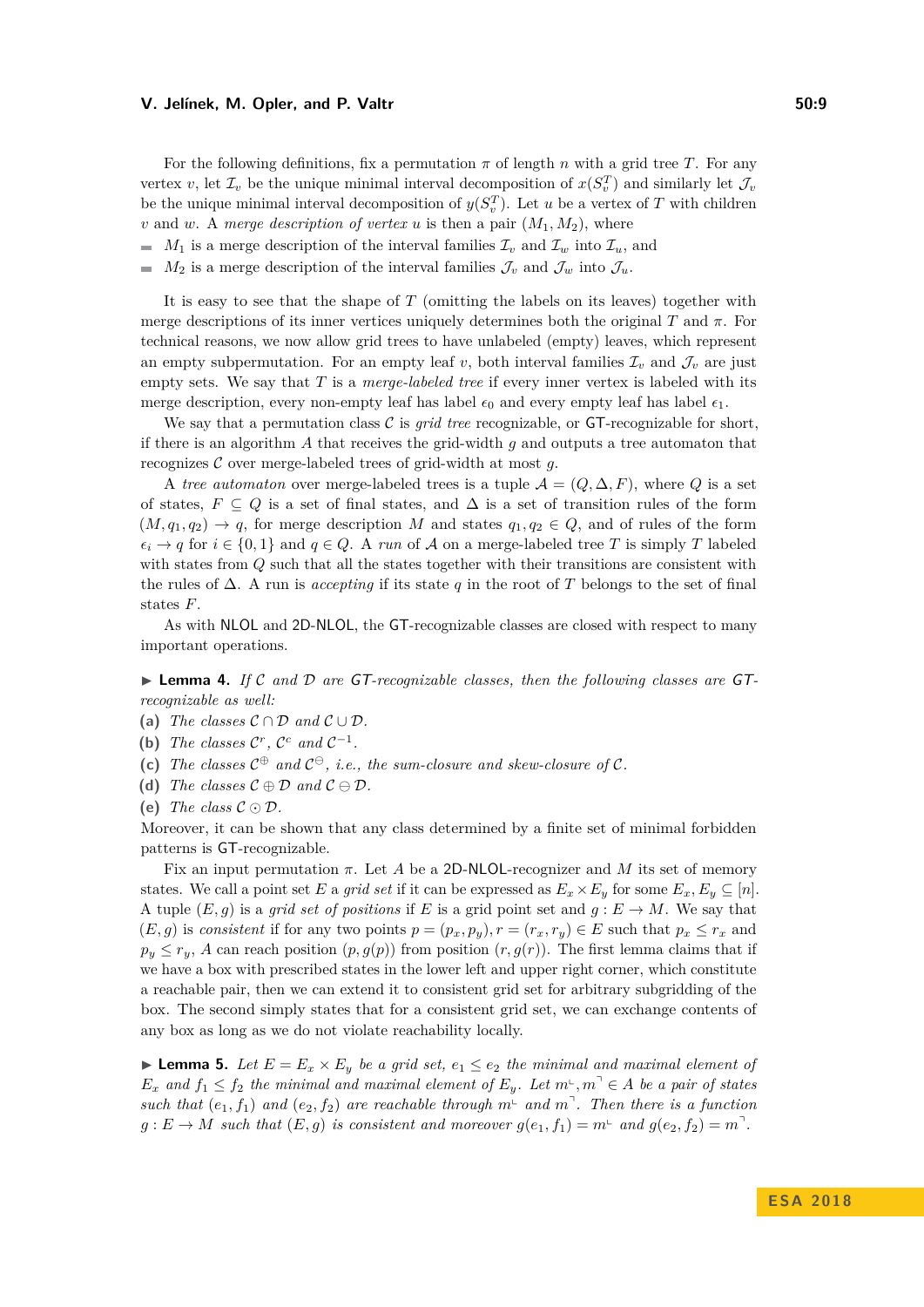#### **50:10 Generalized Coloring of Permutations**

<span id="page-9-0"></span>**Lemma 6.** *Let*  $(E, g)$  *be a grid set consistent over some subpermutation*  $\pi'$  *of permutation*  $\pi$ *, and*  $p = (p_1, p_2)$  *and*  $r = (r_1, r_2)$  *two its points such that*  $E \cap [p_1, p_2] \times [r_1, r_2]$ *contains only the four points*  $(p_1, p_2), (r_1, p_2), (p_1, r_2), (r_1, r_2)$ *. Then replacing the subper* $mutation \tau'|_{[p_1,r_1)\times [p_2,r_2)}$  *with a different subpermutation*  $\sigma$  *of*  $\pi$  *does not violate the consistency property as long as the reachability is preserved for all the pairs among the points* (*p*1*, p*2)*,*(*r*1*, p*2)*,*(*p*1*, r*2)*,*(*r*1*, r*2)*.*

We may now state and prove our main result.

▶ **Theorem 7.** *If* C *is a 2D-NLOL-recognizable class and*  $D$  *is a GT-recognizable class such that every*  $\pi \in \mathcal{D}$  *has grid-width bounded by q, then*  $\mathcal{C} \odot \mathcal{D}$  *is polynomially recognizable.* 

**Proof.** Let the input be a permutation *π* of length *n*, let *A* be the 2D-NLOL-recognizer of C and  $\beta$  be the tree automaton recognizing  $\mathcal D$  over merge-labeled trees of grid-with at most g. The general outline of our approach is fairly simple, we want to efficiently emulate  $\beta$  on all the subpermutations of *π* with grid-width at most *g* while at the same time simulating *A* on the remaining elements. Throughout this proof we shall use the color red to color the part belonging to  $\mathcal C$  and blue for the part belonging to  $\mathcal D$ . Let M denote the set of possible memory states of *A* during computation on permutation of length *n*, and let *N* denote the set of states of  $\beta$ . Observe that the size of  $M$  is at most  $n^c$  for some constant  $c$  and the size of *N* is at most  $f(q)$  for a computable function  $f$ .

We shall define a polynomially bounded number of problems that can be effectively solved by recursion. A *problem* is a tuple  $(\mathcal{I}, \mathcal{J}, \mathcal{Q}, s)$ , where

- $\mathcal I$  and  $\mathcal J$  are interval families of integers in [*n*] each of size at most *q*,
- $\mathcal{Q}: \mathcal{I} \times \mathcal{J} \to M^4$  assigns four memory states of A to each pair of the intervals, and  $\sim$
- $s \in N$  is a possible state of the automaton  $\beta$ .

There are at most  $n^{4g}$  choices for the intervals, at most  $n^{4cg^2}$  choices for the memory states and finally at most  $f(q)$  choices for the states of the tree automaton  $\mathcal{B}$ , which makes the total number of problems at most  $f(g)n^{4g+4g^2c}$ .

We then say that a problem  $(\mathcal{I}, \mathcal{J}, \mathcal{Q}, s)$  is *feasible* if there is a red-blue coloring of the subset of  $\pi$  that lies in the union of  $\mathcal{I} \times [n]$  and  $[n] \times \mathcal{J}$  with the following properties:

- the permutation  $\pi_B$  corresponding to the blue elements is contained in  $\mathcal{I}\times\mathcal{J}$  and moreover, for every  $I = [i_1, i_2] \in \mathcal{I}$  it holds that both  $(i_1, \pi_{i_1})$  and  $(i_2, \pi_{i_2})$  are colored blue, and similarly for every  $J = [j_1, j_2] \in \mathcal{J}$  we have that both  $(\pi_{j_1}^{-1}, j_1)$  and  $(\pi_{j_2}^{-1}, j_2)$  are colored blue,
- $\pi_B$  belongs to  $\mathcal D$  and there exists its grid tree *T* of grid-width at most *g* whose root has its minimal interval decompositions identical to  $\mathcal I$  and  $\mathcal J$ , and moreover, there is a run of the automaton  $\beta$  over the tree  $T$  that assigns the state  $s$  to the root of  $T$ , and
- for any two intervals  $I = [i_1, i_2] \in \mathcal{I}$  and  $J = [j_1, j_2] \in \mathcal{J}$  such that  $\mathcal{Q}(I, J) =$  $(m^{\perp}, m^{\perp}, m^{\perp}, m^{\perp})$ , the grid set  $(E, l)$  that contains the points  $(i_1, j_1), (i_2 + 1, j_1), (i_1, j_2 + 1)$ 1),  $(i_2 + 1, j_2 + 1)$  with their respective states  $m^{\text{L}}, m^{\text{J}}, m^{\text{T}}, m^{\text{T}}$ , is consistent over the elements of  $\pi_R$ .

Let  $m_0 \in M$  be the initial memory state of *A*,  $m_F \in M$  be a memory state corresponding to a permutation in C and  $s \in N$  be a final state of B. We say that a problem  $(\mathcal{I},$  $\mathcal{J}, \mathcal{Q}, s$  is *initial* if  $\mathcal{I}$  and  $\mathcal{J}$  contain only single intervals  $I = [i_1, i_2]$  and  $J = [j_1, j_2]$ and  $\mathcal{Q}(I, J) = (m^{\text{L}}, m^{\text{J}}, m^{\text{T}}, m^{\text{T}})$  such that the positions  $((i_1, j_1), m^{\text{L}}), ((i_2, j_1), m^{\text{J}})$  and  $((i_1, j_2), m^{\nabla})$  are reachable from  $((0, 0), m_0)$ , and  $((n + 1, n + 1), m_F)$  is reachable from  $((i_2+1, j_2+1), m$ <sup>-</sup>). It follows from the definition that  $\pi$  belongs to  $\mathcal{C} \odot \mathcal{D}$  if and only if one of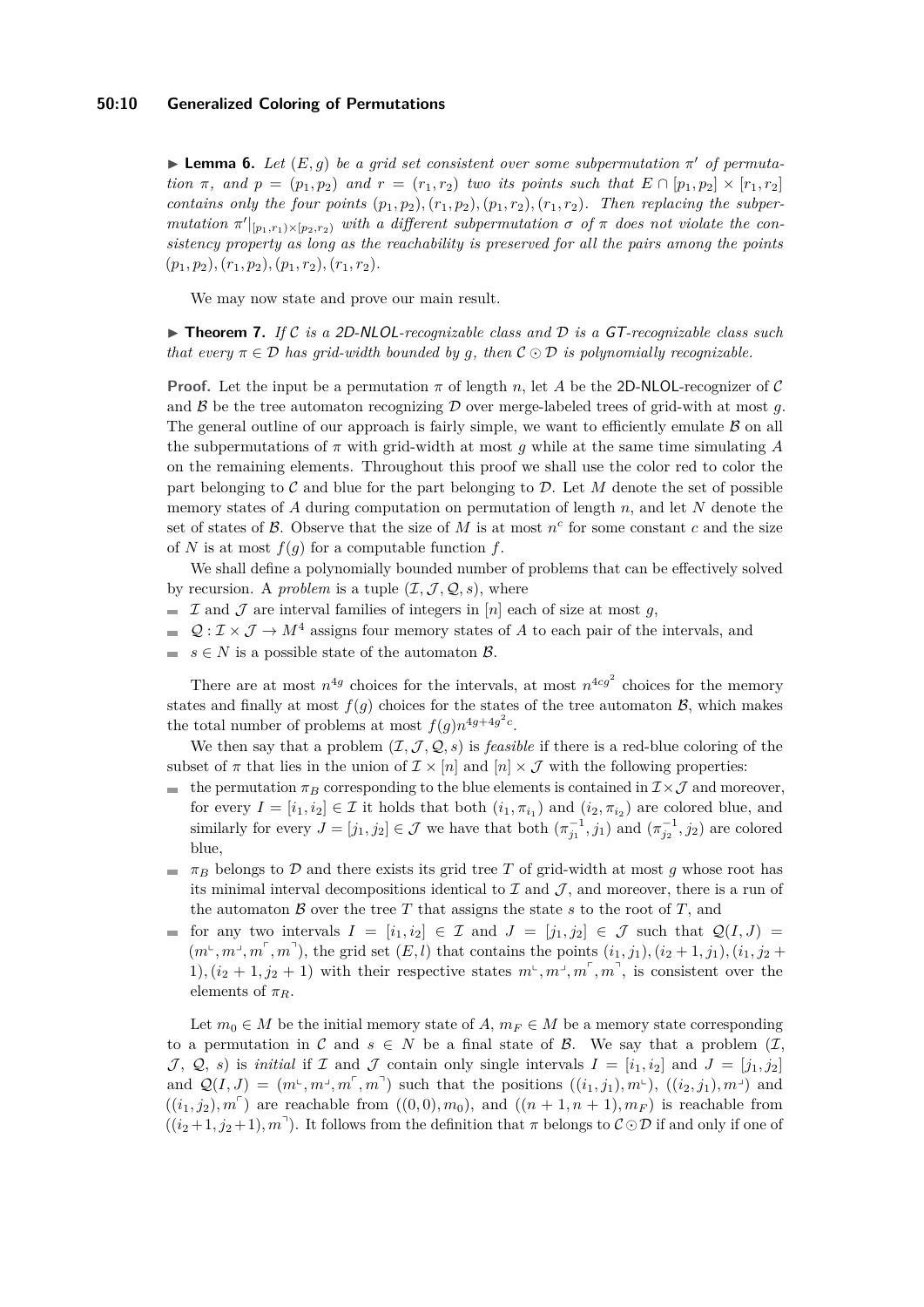<span id="page-10-0"></span>

**Figure 2** Decomposing problems into subproblems in FEASIBLE. The original problem (left) and its possible subproblems (center and right).

the initial problems is feasible. Thus, we can decide membership if we compute the feasibility of all the initial problems since the additional conditions above are easily checkable.

We describe a recursive algorithm FEASIBLE $(\mathcal{I}, \mathcal{J}, \mathcal{Q}, s)$  that takes a problem and either reports unsuccess or outputs some red-blue coloring of  $\pi$  restricted to  $\mathcal{I} \times [n] \cup [n] \times \mathcal{J}$  that witnesses its feasibility. If we have a problem where both  $\mathcal I$  and  $\mathcal J$  contain only one interval. and the interval is in fact just a single point, then the feasibility of such problem is easily decidable. Otherwise, we recursively call FEASIBLE on a pair of subproblems  $(\mathcal{I}_1, \mathcal{J}_1, \mathcal{Q}_1,$  $s_1$ ) and  $(\mathcal{I}_2, \mathcal{J}_2, \mathcal{Q}_2, s_2)$  with the following properties:

- $\mathcal{I}_1, \mathcal{I}_2$  are two disjoint non-empty interval families whose union is contained in  $\mathcal{I}$ , and  $\mathcal{J}_1, \mathcal{J}_2$  two disjoint interval families whose union is contained in  $\mathcal{J}$ ,
- $\Box$   $\mathcal{Q}_1$  and  $\mathcal{Q}_2$  are consistent with  $\mathcal{Q}_2$ , and
- $s_1, s_2 \in N$  are arbitrary.

See Figure [2.](#page-10-0) There are at most  $n^{4g}$  choices for the interval families. In order to bound the number of states, observe that we have  $8g^2$  positions for the memory states and  $f(g)$  states of B, which gives us at most  $f(g)^2 n^{8g^2}$  choices. This way, we defined at most  $f(g)^2 n^{4g+8cg^2}$ pairs of strictly smaller subproblems and we call Feasible recursively on each of them.

We continue by describing the composition of outputs returned by FEASIBLE on the subproblems  $(\mathcal{I}_1, \mathcal{I}_1, \mathcal{Q}_1, s_1)$  and  $(\mathcal{I}_2, \mathcal{I}_2, \mathcal{Q}_2, s_2)$  into a coloring returned by FEASIBLE on the problem  $(\mathcal{I}, \mathcal{J}, \mathcal{Q}, s)$ . If at least one of the recursive calls ends unsuccessfully we move to the next pair. Suppose that both of them are feasible and we have red-blue colorings of  $\pi$  restricted to the union of  $\mathcal{I}_{\alpha} \times [n]$  and  $[n] \times \mathcal{I}_{\alpha}$  for  $\alpha \in \{0,1\}$ . Since we are trying to emulate the interval merging of a grid tree, we color all the remaining elements in the union of  $\mathcal{I} \times [n]$  and  $[n] \times \mathcal{J}$  red. Now we trivially check if the first condition of feasibility holds. In order to satisfy the second condition, it is sufficient to verify that  $\beta$  contains a transition  $((M_1, M_2), s_1, s_2) \rightarrow s$  where  $M_1$  and  $M_2$  are the merge descriptions of the interval families  $\mathcal{I}_1, \mathcal{I}_2$  into  $\mathcal{I}$  and  $\mathcal{J}_1, \mathcal{J}_2$  into  $\mathcal{J}$ . Note that in our case the union  $\mathcal{I}_1$  and  $\mathcal{I}_2$  might not be equal to  $\mathcal I$  but we simply define the merge descriptions while forgetting the missing elements (and similarly for  $\mathcal{J}$ ). This check takes at most  $h(g)$  time for some computable function h depending on D.

Finally, we need to check the third condition of feasibility. Fix some intervals  $I \in \mathcal{I}$  and  $J \in \mathcal{J}$  with  $\mathcal{Q} = (m^{\perp}, m^{\perp}, m^{\uparrow}, m^{\uparrow})$ . Since we have a coloring of  $\mathcal{I} \times [n]$  and  $[n] \times \mathcal{J}$ , it suffices to check whether the corresponding grid set is consistent over the elements of  $\pi_R$  precisely as described in the condition. Simulating the nondeterministic recognizer on fixed input can be done in at most  $O(n^{c+1})$  time, thus making the total time spent checking the third condition at most  $O(g^2n^{c+1})$ . If all three verifications succeed we output the created coloring.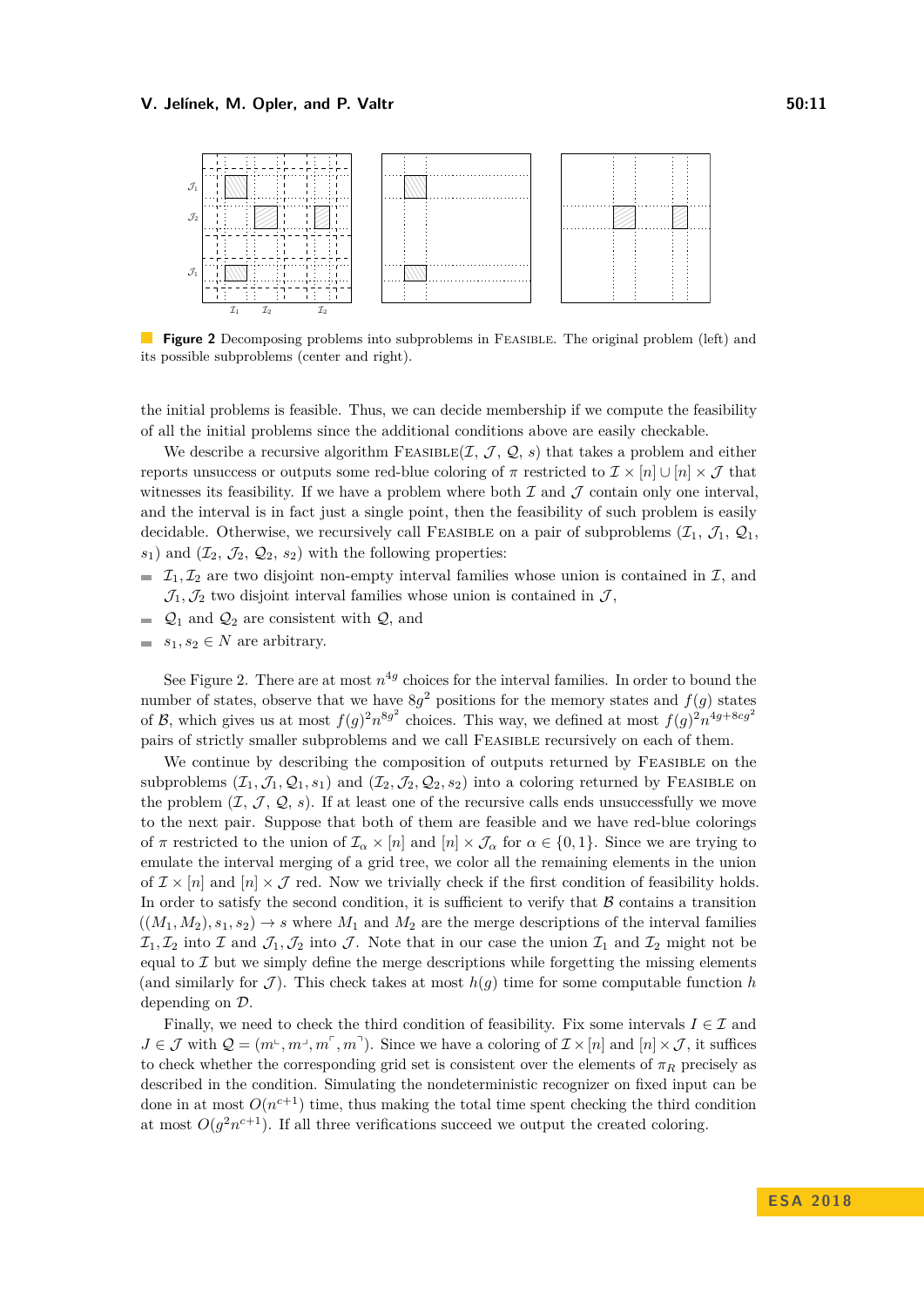#### **50:12 Generalized Coloring of Permutations**

It follows that the total time spent computing FEASIBLE(I,  $J$ ,  $Q$ , *s*), omitting the recursive calls, is  $O(f(g)^3 h(g) g^2 n^{4g+8cg^2+c+c_2})$  where  $c_2$  is a constant independent of *g* that captures the time spent per subproblem on enumerating all the possible subproblem pairs and testing the first condition. Therefore, the total time required to solve all the problems is at most  $O(f'(g)n^{12cg^2+8g+c+c_2})$  where  $f'$  is some computable function.

Whenever FEASIBLE outputs a coloring of an initial problem, we verify all the conditions of feasibility and thus we obtain a coloring that witnesses  $\pi \in \mathcal{C} \odot \mathcal{D}$ . For the converse, suppose that  $\pi \in \mathcal{C} \odot \mathcal{D}$  and we aim to show that we obtain a positive answer on the membership problem. Fix a red-blue coloring witnessing  $\pi \in \mathcal{C} \odot \mathcal{D}$ . Due to Lemma [5,](#page-8-0) there is a grid set  $(E, l)$  with  $E = [n+1] \times [n+1]$  that is consistent with the accepting computation of *A* over  $\pi_R$ . We say that a problem  $(\mathcal{I}, \mathcal{J}, \mathcal{Q}, s)$  is *globally feasible* if the problem is feasible, there is an extension of some feasible coloring to the fixed coloring of the whole  $\pi$  and  $\mathcal Q$ assigns precisely the memory states prescribed by  $(E, l)$ . As we mentioned before, if  $\pi$  can be properly colored then there has to be some initial state that is globally feasible. We aim to show that for a globally feasible problem  $(\mathcal{I}, \mathcal{J}, \mathcal{Q}, s)$ , FEASIBLE successfully outputs a feasible coloring which would therefore imply the correctness of the algorithm.

We prove this by induction on the size of  $\mathcal I$  and  $\mathcal J$ . For any globally feasible problem with I and J such that both  $\mathcal{I} \times \mathcal{J}$  contain a single point, FEASIBLE clearly outputs some coloring. For a larger globally feasible problem  $(\mathcal{I}, \mathcal{J}, \mathcal{Q}, s)$ , we first describe how to split the problem into two specific subproblems that are also globally feasible. The splitting of the interval families is uniquely determined by the fixed coloring of the whole permutation together with the first condition of feasibility. Note that the first condition also ensures that we do not reach leaves of the grid tree corresponding to  $\pi_B$  before the interval families get trivial. Second condition determines the states of the tree automaton and we define Q to be consistent with the grid set  $(E, l)$ . It is easy to see that these subproblems are also globally feasible and thus the subsequent calls of Feasible return two partial colorings.

Finally, it remains to argue that it does not matter which feasible colorings we obtain from the recursion. Suppose that the subsequent calls of FEASIBLE returned feasible colorings different from our fixed coloring. However, here we can use the global feasibility together with Lemma [6](#page-9-0) to see that we can replace the subpermutations box by box and the consistency is preserved. Therefore, the coloring obtained by joining the feasible colorings of the subproblems satisfies all the conditions and is returned by FEASIBLE.

## <span id="page-11-0"></span>**5 Hard cases of merge-recognition**

Let us mention, without going into details, that we can also provide examples of merges  $\mathcal{C} \odot \mathcal{D}$  whose recognition problem is NP-hard, even when the classes  $\mathcal{C}$  and  $\mathcal{D}$  are themselves determined by a single forbidden pattern. Specifically, we can prove the following result.

**Figure 12.** *For any simple permutation*  $\alpha$  *of order at least 4, the recognition problem for the class*  $Av(\alpha) \odot Av(\alpha)$  *is NP-complete.* 

## **6 Concluding remarks and open problems**

The complexity of many cases of  $(C \odot D)$ -recognition remains open. One natural question is to consider the merge of GT-recognizable classes that have bounded grid-width but do not belong to NLOL. Classes of this type include many important examples, such as the class Av(2413*,* 3142) of separable permutations, or the class Av(213) and its symmetries.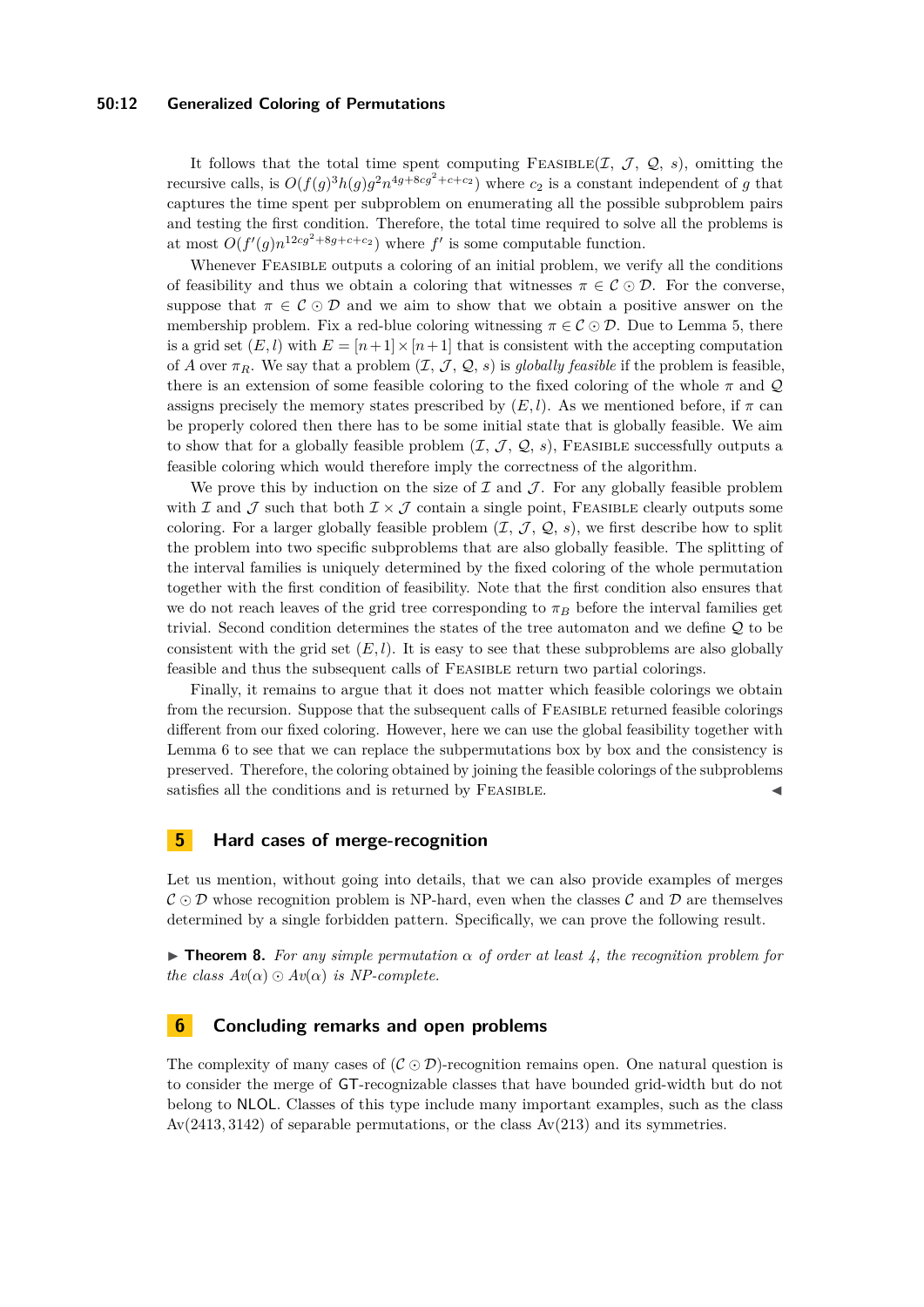$\triangleright$  **Open problem 1.** *What is the complexity of*  $(C \odot D)$ *-recognition when* C and D are any two *(possibly identical) classes from the set* {*Av*(2413*,* 3142)*, Av*(213)*, Av*(231)*, Av*(132)*, Av*(312)}*?*

It is also natural to consider 'unbalanced' merges, when one of the two classes is very simple, e.g., the class  $Av(21)$  of increasing permutations. Our results imply that  $(C \odot Av(21))$ recognition is tractable when  $\mathcal C$  is in NLOL or when  $\mathcal C$  is a GT class of bounded grid-width, but we know nothing about the remaining cases.

 $\triangleright$  **Open problem 2.** For which classes C is the  $(C \odot Av(21))$ -recognition polynomial?

#### **References**

- <span id="page-12-13"></span>**1** D. Achlioptas, J. I. Brown, D. G. Corneil, and M. S. O. Molloy. The existence of uniquely −*G* colourable graphs. *Discrete Math.*, 179(1-3):1–11, 1998. [doi:10.1016/S0012-365X\(97\)](http://dx.doi.org/10.1016/S0012-365X(97)00022-8) [00022-8](http://dx.doi.org/10.1016/S0012-365X(97)00022-8).
- <span id="page-12-8"></span>**2** S. Ahal and Y. Rabinovich. On complexity of the subpattern problem. *SIAM J. Discrete Math.*, 22(2):629–649, 2008. [doi:10.1137/S0895480104444776](http://dx.doi.org/10.1137/S0895480104444776).
- <span id="page-12-6"></span>**3** M. Albert and V. Jelínek. Unsplittable classes of separable permutations. *Electron. J. Combin.*, 23(2):Paper 2.49, 20, 2016.
- <span id="page-12-1"></span>**4** M. Albert, J. Pantone, and V. Vatter. On the growth of merges and staircases of permutation classes. arXiv:1608.06969, 2016.
- <span id="page-12-0"></span>**5** M. H. Albert. On the length of the longest subsequence avoiding an arbitrary pattern in a random permutation. *Random Structures Algorithms*, 31(2):227–238, 2007. [doi:10.1002/](http://dx.doi.org/10.1002/rsa.20140) [rsa.20140](http://dx.doi.org/10.1002/rsa.20140).
- <span id="page-12-12"></span>**6** V. E. Alekseev, A. Farrugia, and V. V. Lozin. New results on generalized graph coloring. *Discrete Math. Theor. Comput. Sci.*, 6(2):215–221, 2004.
- <span id="page-12-5"></span>**7** D. Bevan, R. Brignall, A. Elvey Price, and J. Pantone. Staircases, dominoes, and the growth rate of 1324-avoiders. *Electronic Notes in Discrete Mathematics*, 61:123–129, 2017. The European Conference on Combinatorics, Graph Theory and Applications (EURO-COMB'17). [doi:10.1016/j.endm.2017.06.029](http://dx.doi.org/10.1016/j.endm.2017.06.029).
- <span id="page-12-3"></span>**8** M. Bóna. A new upper bound for 1324-avoiding permutations. *Combin. Probab. Comput.*, 23(5):717–724, 2014. [doi:10.1017/S0963548314000091](http://dx.doi.org/10.1017/S0963548314000091).
- <span id="page-12-4"></span>**9** M. Bóna. A new record for 1324-avoiding permutations. *Eur. J. Math.*, 1(1):198–206, 2015. [doi:10.1007/s40879-014-0020-6](http://dx.doi.org/10.1007/s40879-014-0020-6).
- <span id="page-12-14"></span>**10** P. Borowiecki. Computational aspects of greedy partitioning of graphs. *J. Comb. Optim.*, 35(2):641–665, 2018. [doi:10.1007/s10878-017-0185-2](http://dx.doi.org/10.1007/s10878-017-0185-2).
- <span id="page-12-7"></span>**11** P. Bose, J. F. Buss, and A. Lubiw. Pattern matching for permutations. *Inform. Process. Lett.*, 65(5):277–283, 1998. [doi:10.1016/S0020-0190\(97\)00209-3](http://dx.doi.org/10.1016/S0020-0190(97)00209-3).
- <span id="page-12-11"></span>**12** J. I. Brown. The complexity of generalized graph colorings. *Discrete Appl. Math.*, 69(3):257– 270, 1996. [doi:10.1016/0166-218X\(96\)00096-0](http://dx.doi.org/10.1016/0166-218X(96)00096-0).
- <span id="page-12-2"></span>**13** A. Claesson, V. Jelínek, and E. Steingrímsson. Upper bounds for the Stanley–Wilf limit of 1324 and other layered patterns. *J. Comb. Theory A*, 119:1680–1691, 2012.
- <span id="page-12-15"></span>**14** T. Ekim, P. Heggernes, and D. Meister. Polar permutation graphs are polynomial-time recognisable. *European J. Combin.*, 34(3):576–592, 2013. [doi:10.1016/j.ejc.2011.12.](http://dx.doi.org/10.1016/j.ejc.2011.12.007) [007](http://dx.doi.org/10.1016/j.ejc.2011.12.007).
- <span id="page-12-10"></span>**15** A. Farrugia. Vertex-partitioning into fixed additive induced-hereditary properties is NPhard. *Electron. J. Combin.*, 11(1):Research Paper 46, 9, 2004.
- <span id="page-12-9"></span>**16** S. Guillemot and D. Marx. Finding small patterns in permutations in linear time. In *Proceedings of the Twenty-Fifth Annual ACM-SIAM Symposium on Discrete Algorithms*, pages 82–101. ACM, New York, 2014. [doi:10.1137/1.9781611973402.7](http://dx.doi.org/10.1137/1.9781611973402.7).